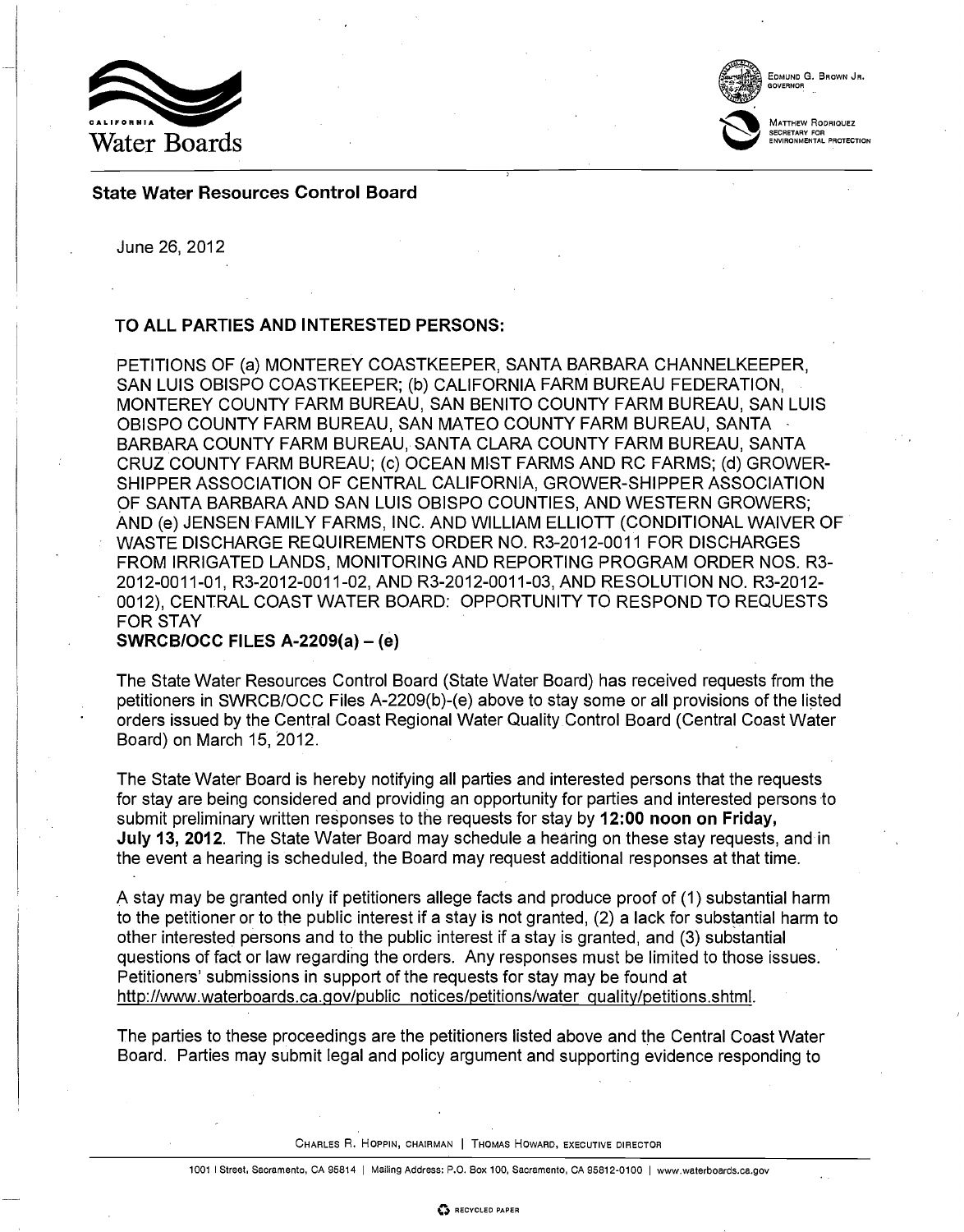## ALL PARTIES AND INTERESTED PERSONS - 2 - The state of the state of the state of the state of the state of the state of the state of the state of the state of the state of the state of the state of the state of the state of

the requests for stay. Those petitioners that submitted the requests for stay are not expected to submit additional supporting evidence at this time, nor are they expected to respond to one another's stay requests. Non-party interested persons are limited to the submission of nonevidentiary policy statements. An interested person may request that the State Water Board designate the person as a party as provided in California Code of Regulations, title 23, section 2053, subdivision (b)(2). That subdivision requires a person to submit a statement explaining the basis of the party designation request and why the existing parties do not adequately represent the person's interests. Any requests to be designated as a party must be received by 12:00 noon on Friday, July 6, 2012.

Please note that this letter does **not** constitute a 30-day letter issued pursuant to California Code of Regulations, title 23, section 2050.5, subdivision (a). The State Water Board is not seeking responses to the petitions at this point and is not requesting the administrative record. The State Water Board may do so at a future date. The State Water Board is requesting only responses relevant to the resolution of the stay requests. Responses beyond the scope of the stay requests will not be considered.

All submissions should be directed to the attention of:

Jeannette L. Bashaw, Legal Analyst Office of Chief Counsel State Water Resources Control Board 1001 I Street, 22nd Floor [95814] P.O. Box 100 Sacramento, CA 95812-0100 E-mail: ibashaw@waterboards.ca.gov Telephone: (916) 341-5155

If you have any questions, you may contact Emel Wadhwani, Staff Counsel, by phone at (916) 322-3622, or by email at ewadhwani@waterboards.ca.gov.

Sincerely,

Michael A.M. Lauffer Chief Counsel

cc: [Via U.S. Mail and email] Deborah A. Sivas, Esq. Leah Russin, Esq. Alicia Thesing, Esq. Brigid DeCoursey, Esq. Environmental Law Clinic 559 Nathan Abbott Way Stanford, CA 94305-8610 dsivas@stanford.edu

[Via U.S. Mail and email] Mr. Steven Shimek

Monterey Coastkeeper The Otter Project 475 Washington Street, Suite A Monterey, CA 93940 exec@otterproiect.org

Continued next page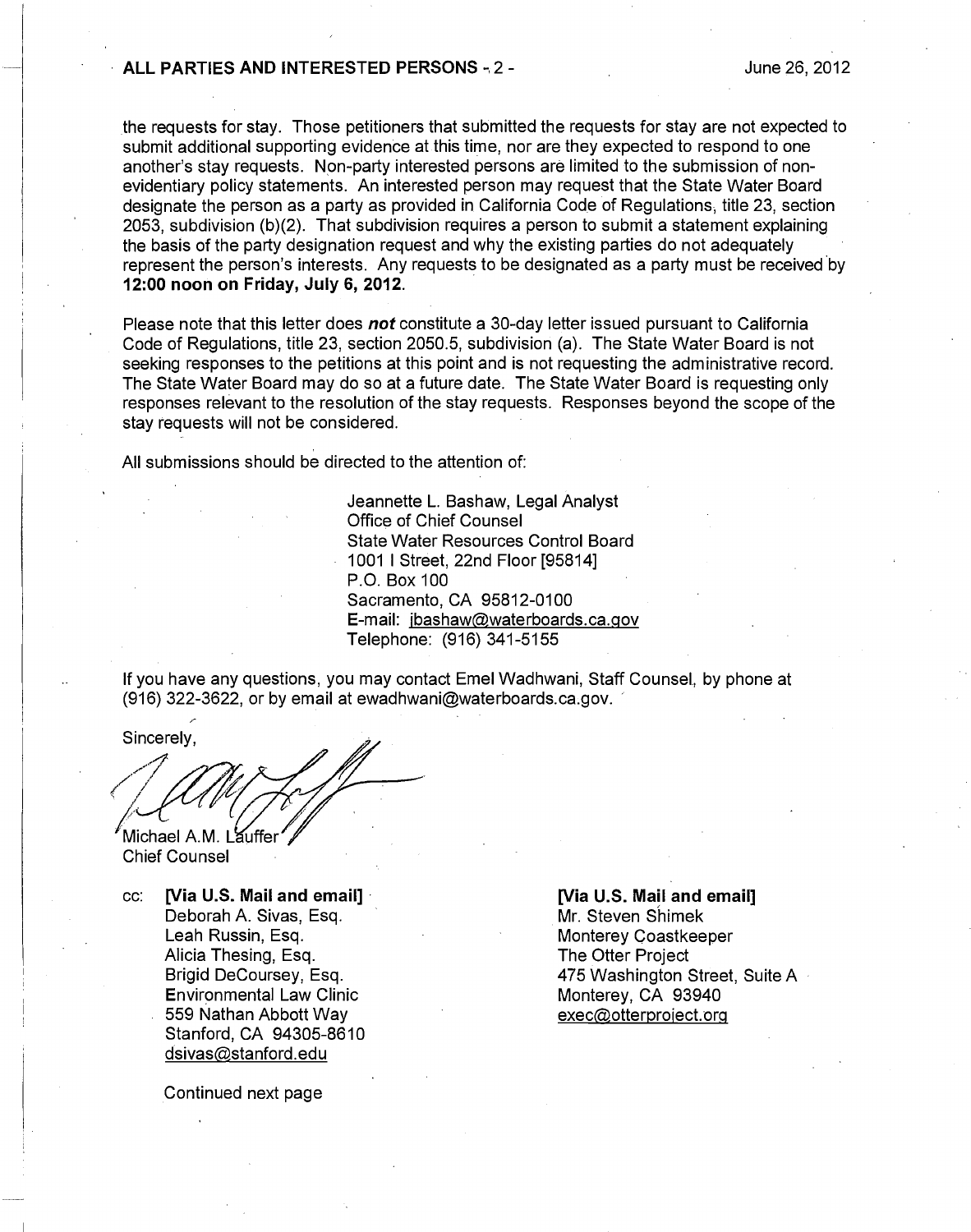# ALL PARTIES AND INTERESTED PERSONS - 3 -

cc: [Via U.S. Mail and email] Mr. Gordon R. Hensley San Luis Obispo Coastkeeper Environment in the Public Interest EPI-Center, 1013 Monterey Street, Suite 202 San Luis Obispo, CA 93401 coastkeeper@epicenteronline.org

[Via U.S. Mail and email]

Ms. Kira Redmond Mr. Ben Pitterle Santa Barbara Channelkeeper 714 Bond Avenue Santa Barbara, CA 93103 kira@sbck.org ben@sbck.org

### [Via U.S. Mail and email]

Nancy McDonough, Esq. Kari E. Fisher, Esq. Ms. Pamela Hotz California Farm Bureau Federation Legal Services Division 2300 River Plaza Drive Sacramento, CA 95833 kfisher@cfbf.com photz@cfbf.com

### [Via U.S. Mail and email]

William A. Thomas, Esq. Wendy Y. Wang, Esq. Best Best & Krieger LLP 500 Capitol Mall, Suite 1700 Sacramento, CA 95814 william.thomas@bbklaw.com wendy.wang@bbklaw.com

# [Via U.S. Mail and email] Mr. Dale Huss

Ocean Mist Farms 10855 Ocean Mist Parkway Castroville, CA 95012 daleh@oceanmist.com

Continued next page

# [Via U.S. Mail and email]

Mr. Dennis Sites RC Farms 25350 Paseo del Chaparral Salinas, CA 93908 dsitesagmgt@aol.com

### [Via U.S. Mail and email]

Theresa A. Dunham, Esq. Somach Simmons & Dunn 500 Capitol Mall, Suite 1000 Sacramento, CA 95814 tdunham@somachlaw.com

# [Via U.S. Mail and email]

Ms. Abby Taylor-Silva, Vice President Policy and Communications Grower-Shipper Association of Central California 512 Pajaro Street Salinas, CA 93901 abby@growershipper.com

# [Via U.S. Mail and email]

Mr. Richard S. Quandt, President Grower-Shipper Association of Santa Barbara and San Luis Obispo Counties 245 Obispo Street P.O. Box 10 Guadalupe, CA 93434 richard@grower-shipper.com

## [Via U.S. Mail and email]

Mr. Hank Giclas, Senior Vice President Strategic Planning, Science and Technology Western Growers P.O. Box 2130 Newport Beach, CA 92658 hqiclas@wga.com